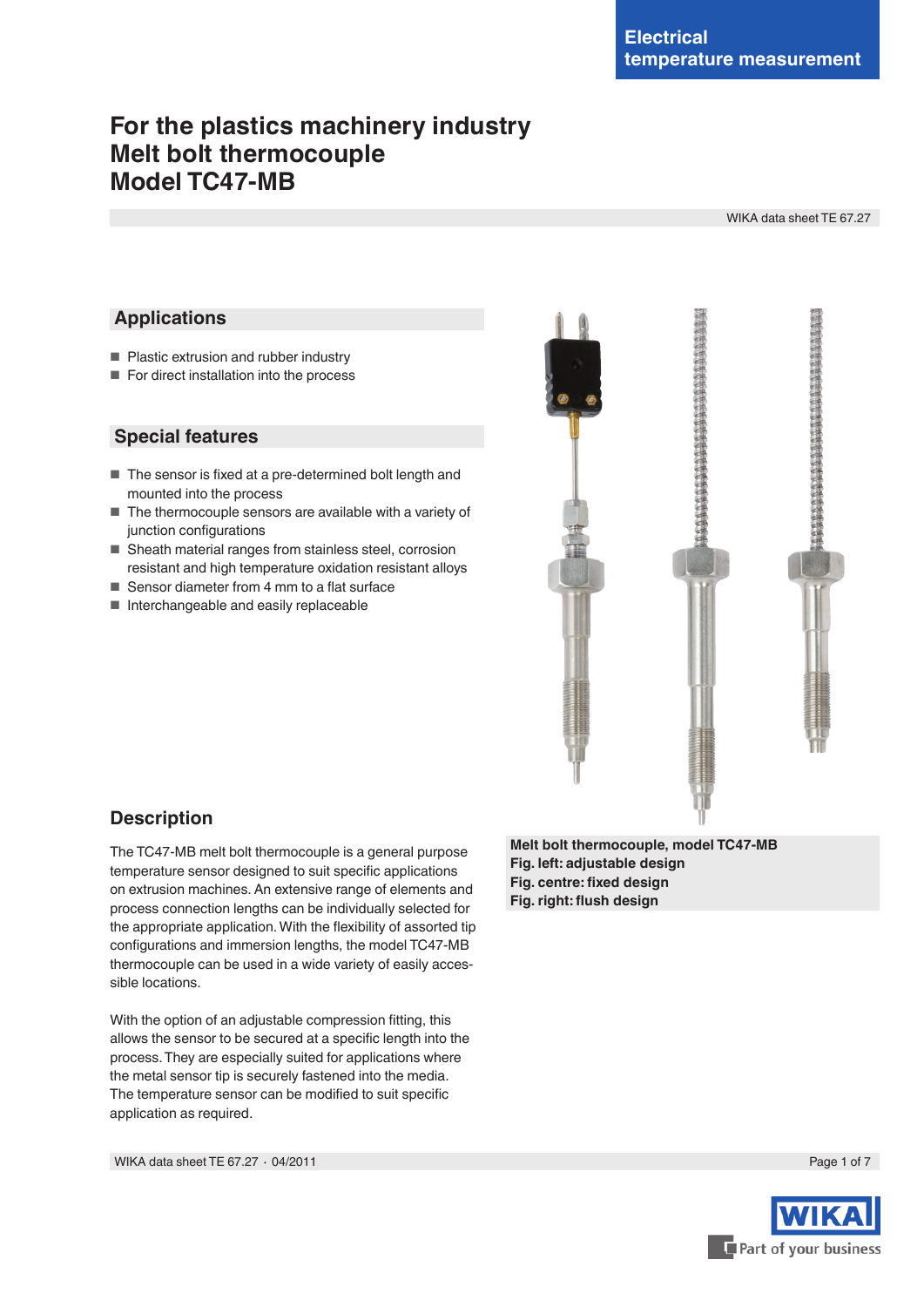# **Sensor**

### **Sensor type**

- Type J (Fe-CuNi)
- Type L (Fe-CuNi)
- Type K (NiCr-Ni)
- Type T (CuNi)
- Others on request

# **Number of sensors**

- 2-wire single circuit
- $\blacksquare$  4-wire dual circuit

#### **Classification tolerance**

- European Class 1 and 2 per DIN EN 60584-2 DIN 43714 and DIN 43713: 1991 International (IEC) DIN 43722: 1994 JISC 1610: 1981 NFC 4232 BS 1843
- North American Class 1 and 2 ISA standard and special per ANSI MC 96.1 - 1982

# **Measuring point**

- Isolated (ungrounded)
- Non isolated (grounded)

### **Construction**

This consists of a stainless steel outer sheath with thermocouple wire drawn through it and secured into place. Due to the construction design and styles, these sensors can be applied in areas that are not difficult to access.

# **Options**

- Lengths and tip options are customer specified
- Calibration classifications are customer specified
- Tag identification (customer specific identification number)
- Selectable accuracy tolerance
- Mounting options customer specified

# **Sensor tip designs**

In the standard version a sensor in incorporated which is appropriate for the selected measuring range. Model TC47-MB can be constructed in two different ways:

**ungrounded measuring point (hot junction) isolated**

# **grounded**





# **Basic values and limiting errors**

A cold junction temperature of 0 °C is taken as the basis for the definition of the thermocouple's sensor limiting error.

| Temperature       | Limiting error DIN EN 60584 |               |  |  |
|-------------------|-----------------------------|---------------|--|--|
| (TS 90)           | Type J                      | <b>Type K</b> |  |  |
| $^\circ \text{C}$ | $\mathbf{C}$                | $^{\circ}$ C  |  |  |
| 0                 | ± 2.5                       | ± 2.5         |  |  |
| 200               | ± 2.5                       | ± 2.5         |  |  |
| 400               | ± 3.0                       | ± 3.0         |  |  |
| 600               | ± 4.5                       | ± 4.5         |  |  |
| 800               | not defined                 | ± 6.0         |  |  |

### **Types J, L DIN EN 60584, ANSI MC 96.1**

| <b>Class</b> | Temperature range | <b>Limiting error</b>                   |
|--------------|-------------------|-----------------------------------------|
|              | $-40$ $+375$ °C   | $\pm$ 1.5 °C                            |
|              | $+375$ $+750$ °C  | $\pm 0.0040 \cdot  t ^{1}$              |
|              | $-40$ $+333$ °C   | $\pm 2.5$ °C                            |
|              | $+333$ $+750$ °C  | $\pm$ 0.0075 $\cdot$   t  <sup>1)</sup> |

### **Type K DIN EN 60584, ANSI MC 96.1**

| <b>Class</b> | Temperature range | <b>Limiting error</b>                   |
|--------------|-------------------|-----------------------------------------|
|              | $-40$ $+375$ °C   | $\pm$ 1.5 °C                            |
|              | $+375$ $+750$ °C  | $\pm 0.0040 \cdot  t ^{1}$              |
|              | $-40$ $+333$ °C   | $\pm 2.5$ °C                            |
|              | $+333$ $+750$ °C  | $\pm$ 0.0075 $\cdot$   t  <sup>1)</sup> |

### **Type T DIN EN 60584, ANSI MC 96.1**

| <b>Class</b> | Temperature range | <b>Limiting error</b>                   |
|--------------|-------------------|-----------------------------------------|
|              | $-40$ +125 °C     | $\pm$ 0.5 °C                            |
|              | $+125$ $+350$ °C  | $\pm$ 0.0040 $\cdot$   t  <sup>1)</sup> |
|              | $-40$ +133 °C     | $\pm$ 1.0 °C                            |
|              | $+133$ $+350$ °C  | $\pm$ 0.0075 $\cdot$   t  <sup>1)</sup> |

1) It I is the value of the temperature in °C without consideration of the sign.

# **Sheath material**

- Stainless steel
	- up to 1200 °C
	- good corrosion resistance with aggressive media
- $\blacksquare$  Ni-alloy 2.4816 (Inconel 600) - standard material for applications which require specific corrosion resistance properties, exposure to high temperatures and resistant to induced stress
- Others on request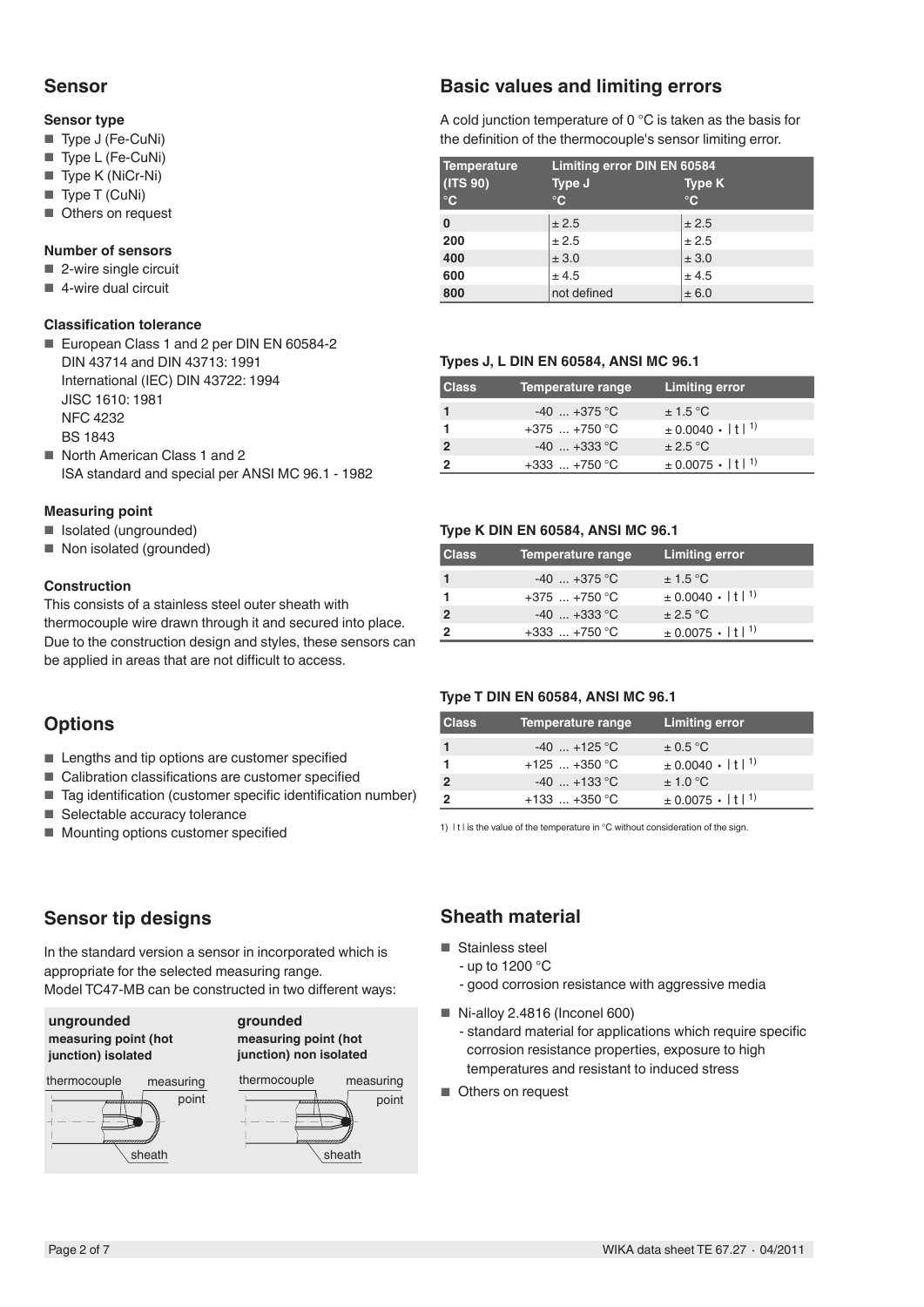# **Lead wire**

A variety of insulating materials are available to adapt to different prevailing process conditions.

The lead wire termination end can be supplied ready for connection or fitted with a plug as an option.

- Thermocouple, fit to process connection
- Lead extension cross section: min.  $0.22$  mm<sup>2</sup> (24 awg)
- Insulation material: fibreglass, Kapton, PTFE or PVC
- Other options available

# **Operating temperatures**

The following temperatures limits apply to the conventional connecting lead wire.

- Fibreglass  $-50$  ...  $+482$  °C
- $\blacksquare$  Kapton  $-25$  ... +260 °C
- PTFE -50 ... +260 °C
- $\blacksquare$  PVC  $\blacksquare$  -20  $\ldots$  +105 °C

#### **Kapton / Kapton**

500 °F (260 °C) Polyimide tape insulation for improved electrical properties and high temperature applications.

500 °F (260 °C) Polyimide tape jacket for excellent abrasion and cut through properties and very high resistance to moisture and chemicals.

#### **PVC / PVC**

221 °F (105 °C) PVC insulation for economy, durability and mechanical strength

221 °F (105 °C) PVC jacket for economy, durability and mechanical strength. It is also tough and resistant to flame, abrasion and moisture.

# **Fibreglass / Fibreglass**

900 °F (482 °C) Wrapped fibreglass insulation for improved moisture and abrasion resistance at high temperatures.

900 °F (482 °C) Braided fibreglass for additional flexibility and abrasion resistance at high temperatures.

# **PTFE / PTFE**



500 °F (260 °C) PFA jacket for chemical inertness to solvents, acids and oils.

# **Process connections**

The thermocouple has a pre-determined shape that is unique to this style.

# **Lead wire coverings**

#### ■ **Stainless steel overbraid (no tracer)**

Stainless steel overbraid is by far the most common of the overbraids and is available on almost all thermocouples and extension duplex wire constructions.While highly resistant to corrosion, stainless steel is able to maintain a continuous operating temperature of 1400 °F (760 °C).

■ **Stainless steel overbraid (with tracer)** Resembles stainless steel with a colour coded fibre

tracer identifying the calibration type with minimum braid coverage of 85 %.

#### ■ **Tinned copper overbraid**

Although similar in some characteristics to stainless steel, is a more economical alternative.This product offers an improved feature of shielding against static noise (if it is properly insulated and grounded) with a continuous operating temperature of 400 °F (204 °C).



■ **Interlocking flexible stainless steel armour** Is a half oval armour applied in a spiral wrap fashion. In addition to having similar characteristics to the overbraids, stainless steel armour maintains better crush and piercing resistant properties. It can operate in higher temperature 1400 °F (760 °C). This covering is a non-magnetic corrosive, and piercing resistant shield. Resistant to rusting in outdoor applications.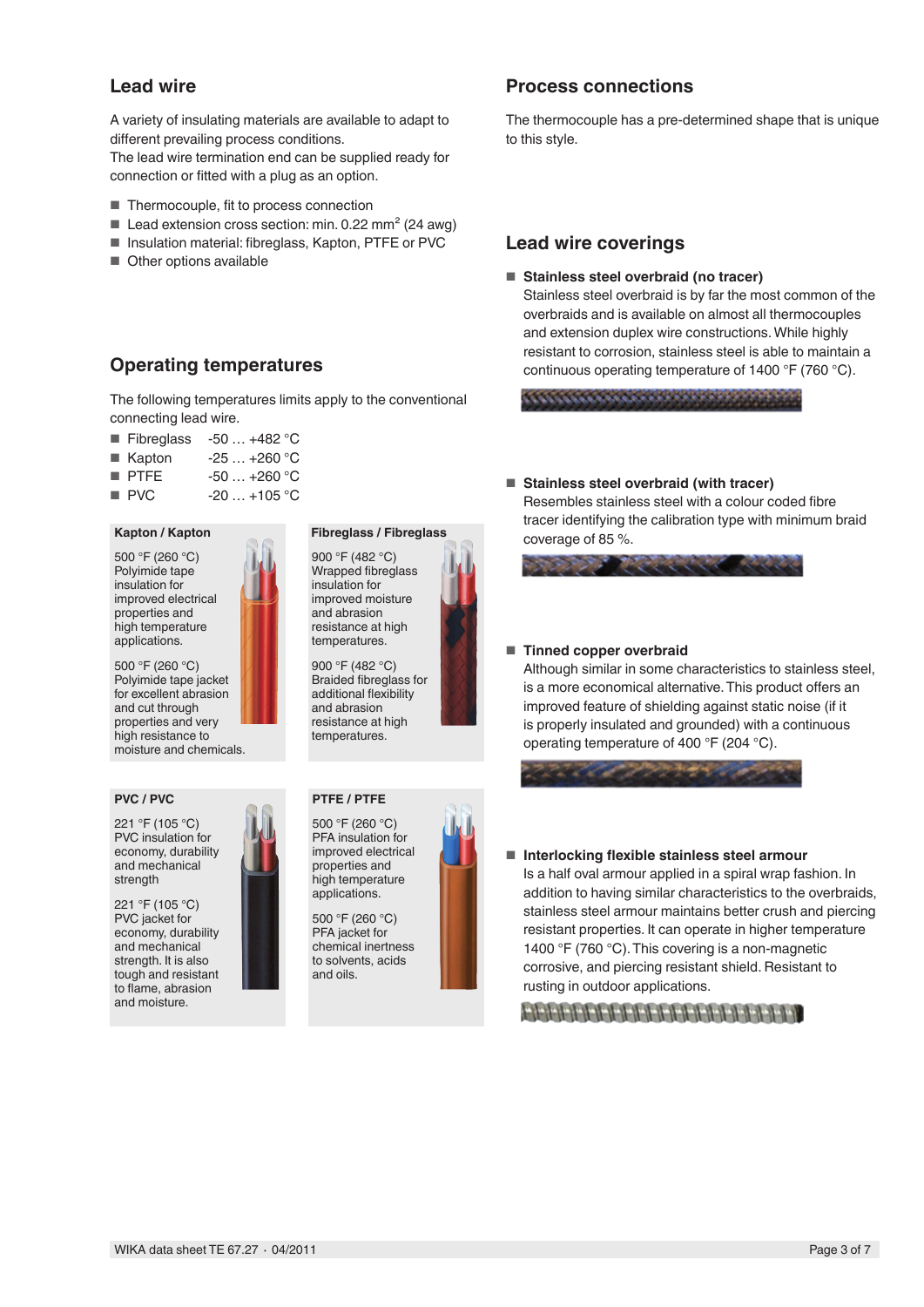# **Plug (option)**

TC47-MB thermocouple can be supplied with plugs attached to the conductors.

The maximum permissible temperature at the plug is 85 °C.

The following options are available:

# ■ **Spade lugs**

(not suitable for versions with bare connecting wires)

■ **Screw-in-plug, Binder** (male)



11355728.01 11355728.01



- **Lemosa plug size 1 S** (male)
- **Lemosa plug size 2 S** (male)



■ **Screw-in-plug, Binder** (female)



- **Lemosa plug size 1 S** (female)
- **Lemosa plug size 2 S** (female)



- **Standard cable clamp** (option with thermo plug)
- **Miniature cable clamp** (option with thermo plug)



- **Standard thermo plug 2-pin** (male)
- **Miniature thermo plug 2-pin** (male)



- **Standard thermo plug 2-pin** (female)
- **Miniature thermo plug 2-pin** (female)

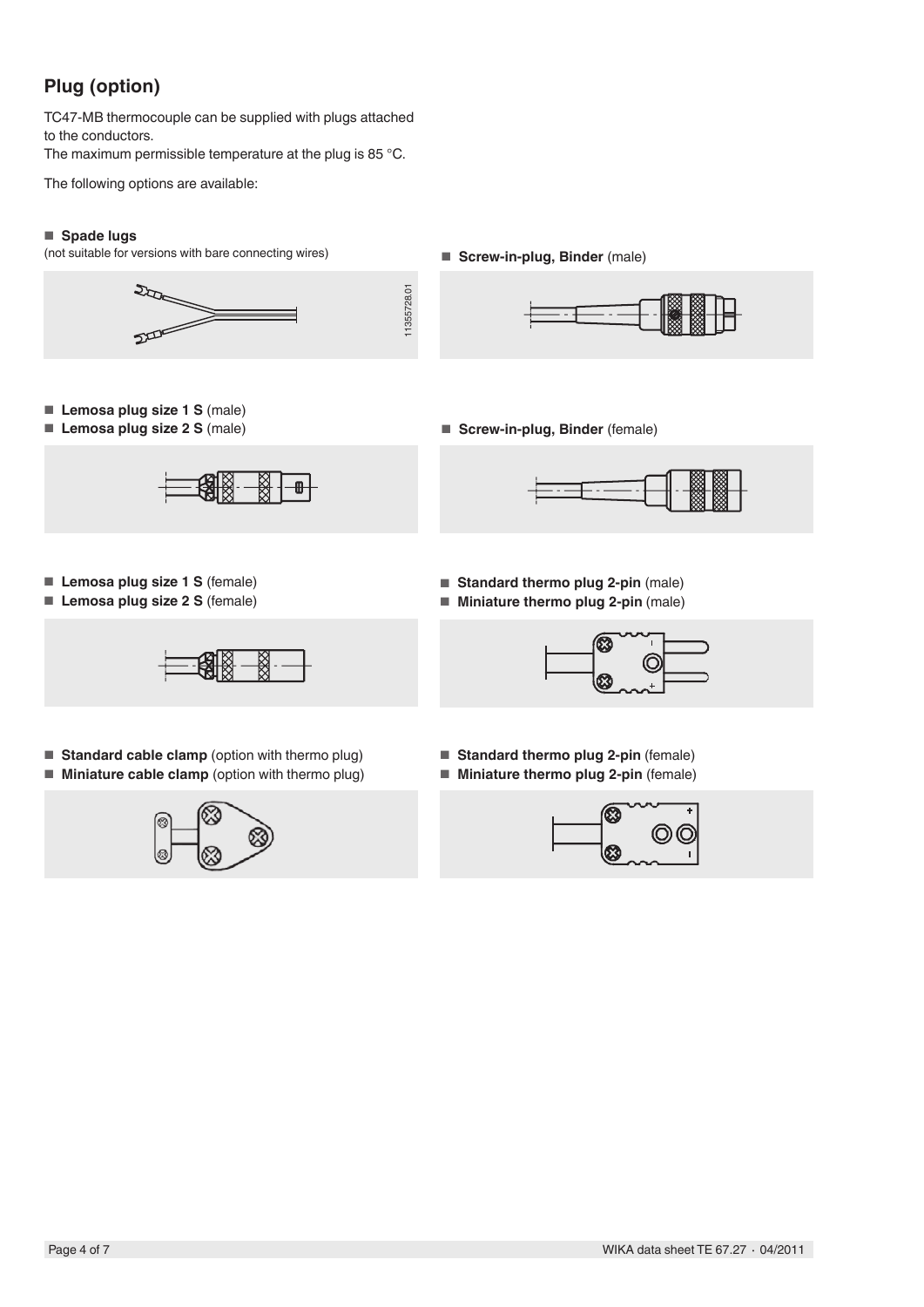# **Electrical connection**



Other connector plugs and pin assignments on request.

# **Thermocouple and extension wire colour codes**

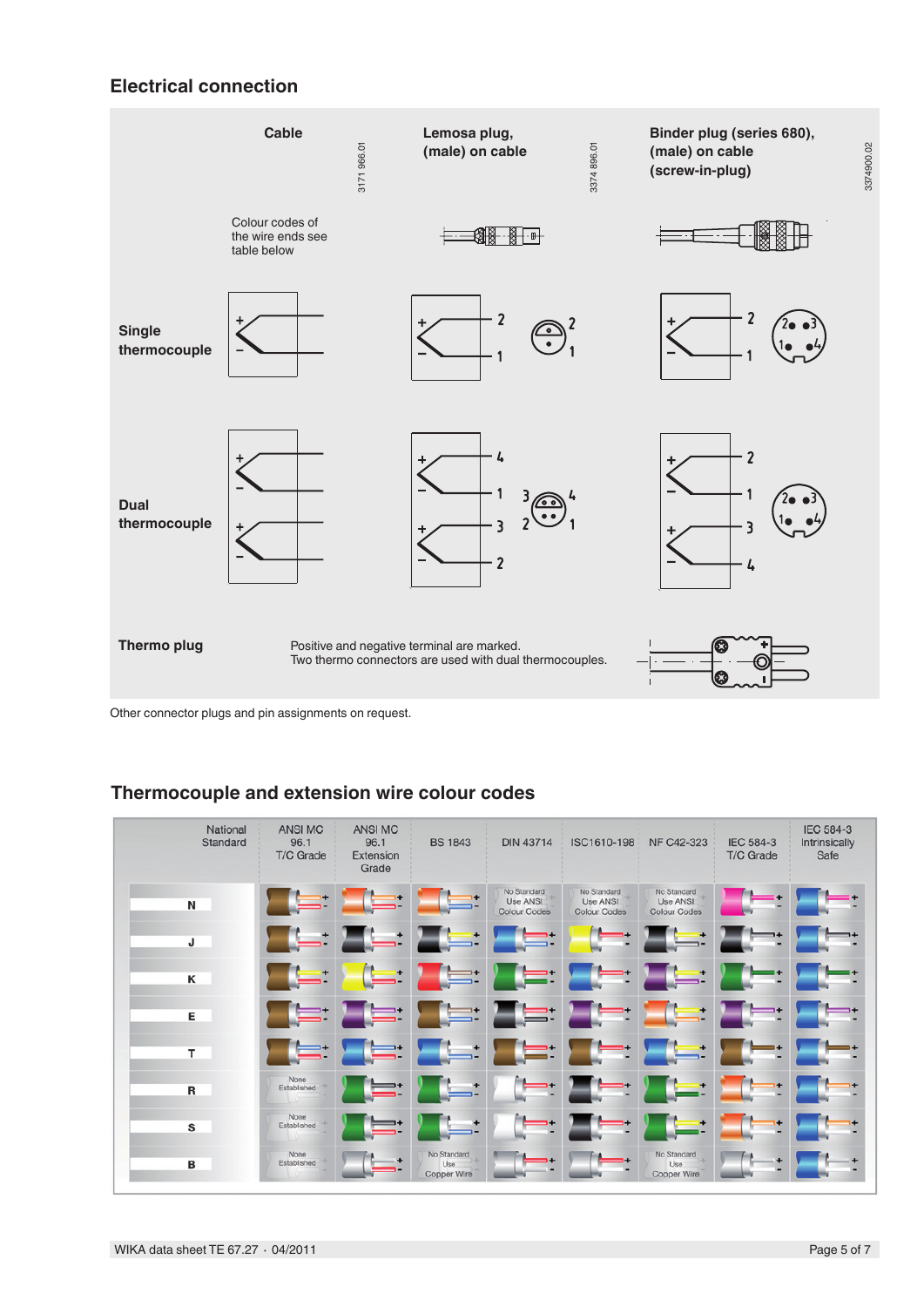# **Thermocouple tolerances (cold junction temperature at 0 °C)**

| IEC tolerance values per EN 60584-2 |                                                                                                 |                                                                             |                                                                                 |                                                                     |
|-------------------------------------|-------------------------------------------------------------------------------------------------|-----------------------------------------------------------------------------|---------------------------------------------------------------------------------|---------------------------------------------------------------------|
| <b>Thermocouple type</b>            |                                                                                                 | <b>Tolerance class 1</b>                                                    | <b>Tolerance class 2</b>                                                        | <b>Tolerance class 3</b>                                            |
| т                                   | Temperature range<br>Tolerance value<br>Temperature range                                       | $-40+125$ °C<br>$\pm 0.5$ °C<br>$+125+350$ °C                               | $-40+133$ °C<br>±1.0 °C<br>$+133+350$ °C                                        | $-67+40 °C$<br>±1.0 °C<br>$-200 -67 °C$                             |
| J                                   | Tolerance value<br>Temperature range<br>Tolerance value<br>Temperature range<br>Tolerance value | $±0.004$ Itl<br>$-40+375$ °C<br>±1.5 °C<br>$+375+750$ °C<br>$\pm 0.004$ Itl | $±0.0075$ Itl<br>-40  +333 °C<br>$\pm 2.5$ °C<br>$+333+750$ °C<br>$±0.0075$ Itl | $\pm 0.015$ Itl<br>$\overline{\phantom{0}}$                         |
| E                                   | Temperature range<br>Tolerance value<br>Temperature range<br>Tolerance value                    | $-40$ $+375$ °C<br>±1.5 °C<br>$+375+800$ °C<br>$±0.004$ Itl                 | -40  +333 °C<br>$\pm 2.5$ °C<br>$+333+900$ °C<br>$±0.0075$ Itl                  | $-167+40 °C$<br>$\pm 2.5$ °C<br>$-200$ $-167$ °C<br>$\pm 0.015$ Itl |
| K or N                              | Temperature range<br>Tolerance value<br>Temperature range<br>Tolerance value                    | $-40+375$ °C<br>±1.5 °C<br>$+375+1000$ °C<br>$±0.004$ Itl                   | $+40+333$ °C<br>$\pm 2.5$ °C<br>+333  +1200 °C<br>$±0.0075$ Itl                 | $-167+40 °C$<br>$\pm 2.5$ °C<br>$-200$ $-167$ °C<br>$\pm 0.015$ Itl |
| R or S                              | Temperature range<br>Tolerance value<br>Temperature range<br>Tolerance value                    | $0+1100 °C$<br>±1.0 °C<br>$+1100+1600$ °C<br>$\pm$ [1 + 0.003 (t-1100)]     | $0+600 °C$<br>±1.5 °C<br>$+600+1600$ °C<br>$±0.0025$ Itl                        | ä,<br>$\overline{a}$                                                |
| B                                   | Temperature range<br>Tolerance value<br>Temperature range<br>Tolerance value                    |                                                                             | $+600+1700$ °C<br>±0.0025 ltl                                                   | $+600+800$ °C<br>$+4.0 °C$<br>$+800+1700$ °C<br>$+0.005$ Itl        |

| <b>ASTM tolerance values (ASTM E230)</b> |                   |                                                        |                              |                                                       |                             |
|------------------------------------------|-------------------|--------------------------------------------------------|------------------------------|-------------------------------------------------------|-----------------------------|
| <b>Thermocouple type</b>                 |                   | <b>Standard limits</b><br>(whichever value is greater) |                              | <b>Special limits</b><br>(whichever value is greater) |                             |
|                                          | Temperature range | $0+370$ °C                                             | $+32$ $+700$ °F              | $0 \dots +370$ °C                                     | $+32+700$ °F                |
| т                                        | Tolerance value   | $±1$ °C or $±0.75$ %                                   | $±1.8$ °F or $±0.75$ %       | $\pm 0.5$ °C or 0.4 %                                 | $\pm 0.9$ °F or 0.4 %       |
|                                          | Temperature range | $-2000$ °C                                             | $-328+32$ °F                 |                                                       |                             |
|                                          | Tolerance value   | $±1.0 °C$ or $±1.5 %$                                  | $±1.8 °F$ or $±1.5 %$        |                                                       |                             |
| J                                        | Temperature range | $0+760$ °C                                             | $+32$ $+1400$ °F             | $0+760$ °C                                            | $+32+1400$ °F               |
|                                          | Tolerance value   | $\pm 2.2$ °C or $\pm 0.75$ %                           | $±4.0$ °F or $±0.75$ %       | $±1.1 °C$ or 0.4 %                                    | $\pm 2.0$ °F or 0.4 %       |
|                                          | Temperature range | $0+870$ °C                                             | $+32$ $+1600$ °F             | $0+870$ °C                                            | $+32+1600$ °F               |
| E                                        | Tolerance value   | $±1.7 °C$ or $±0.5 %$                                  | $\pm 3.1$ °F or $\pm 0.5$ %  | $±1.0 °C$ or $±0.4 %$                                 | $±1.8 °F$ or $±0.4 %$       |
|                                          | Temperature range | $-2000$ °C                                             | $-328+32$ °F                 |                                                       |                             |
|                                          | Tolerance value   | $±1.7 °C$ or $±1.0 %$                                  | $±3.1$ °F or $±1.0$ %        |                                                       |                             |
|                                          | Temperature range | $0+1260$ °C                                            | $+32$ $+2300$ °F             | $0+1260$ °C                                           | $+32$ $+2300$ °F            |
| K                                        | Tolerance value   | $\pm 2.2$ °C or $\pm 0.75$ %                           | $±4.0$ °F or $±0.75$ %       | $±1.1$ °C or $±0.4$ %                                 | $\pm 2.0$ °F or $\pm 0.4$ % |
|                                          | Temperature range | $-2000$ °C                                             | $-328+32$ °F                 |                                                       |                             |
|                                          | Tolerance value   | $\pm 2.2$ °C or $\pm 2.0$ %                            | $±4.0 °F$ or $±2.0 %$        |                                                       |                             |
| $\mathsf{N}$                             | Temperature range | $0+1260 °C$                                            | $+32$ $+2300$ °F             | $0+1260$ °C                                           | $+32+2300$ °F               |
|                                          | Tolerance value   | $\pm 2.2$ °C or $\pm 0.75$ %                           | $±4.0$ °F or $±0.75$ %       | $±1.1$ °C or $±0.4$ %                                 | $\pm 2.0$ °F or $\pm 0.4$ % |
| R or S                                   | Temperature range | $0+1480 °C$                                            | $+32+2700$ °F                | $0+1480 °C$                                           | $+32+2700$ °F               |
|                                          | Tolerance value   | $\pm$ 1.5 °C or $\pm$ 0.25 %                           | $\pm 2.7$ °F or $\pm 0.25$ % | $\pm 0.6$ °C or $\pm 0.1$ %                           | $±1.1$ °F or $±0.1$ %       |
| B                                        | Temperature range | $+870+1700$ °C                                         | $+1600+3100$ °F              | $+870+1700$ °C                                        | $+1600+3100$ °F             |
|                                          | Tolerance value   | ±0.5%                                                  | ±0.5%                        | ±0.25%                                                | ±0.25%                      |